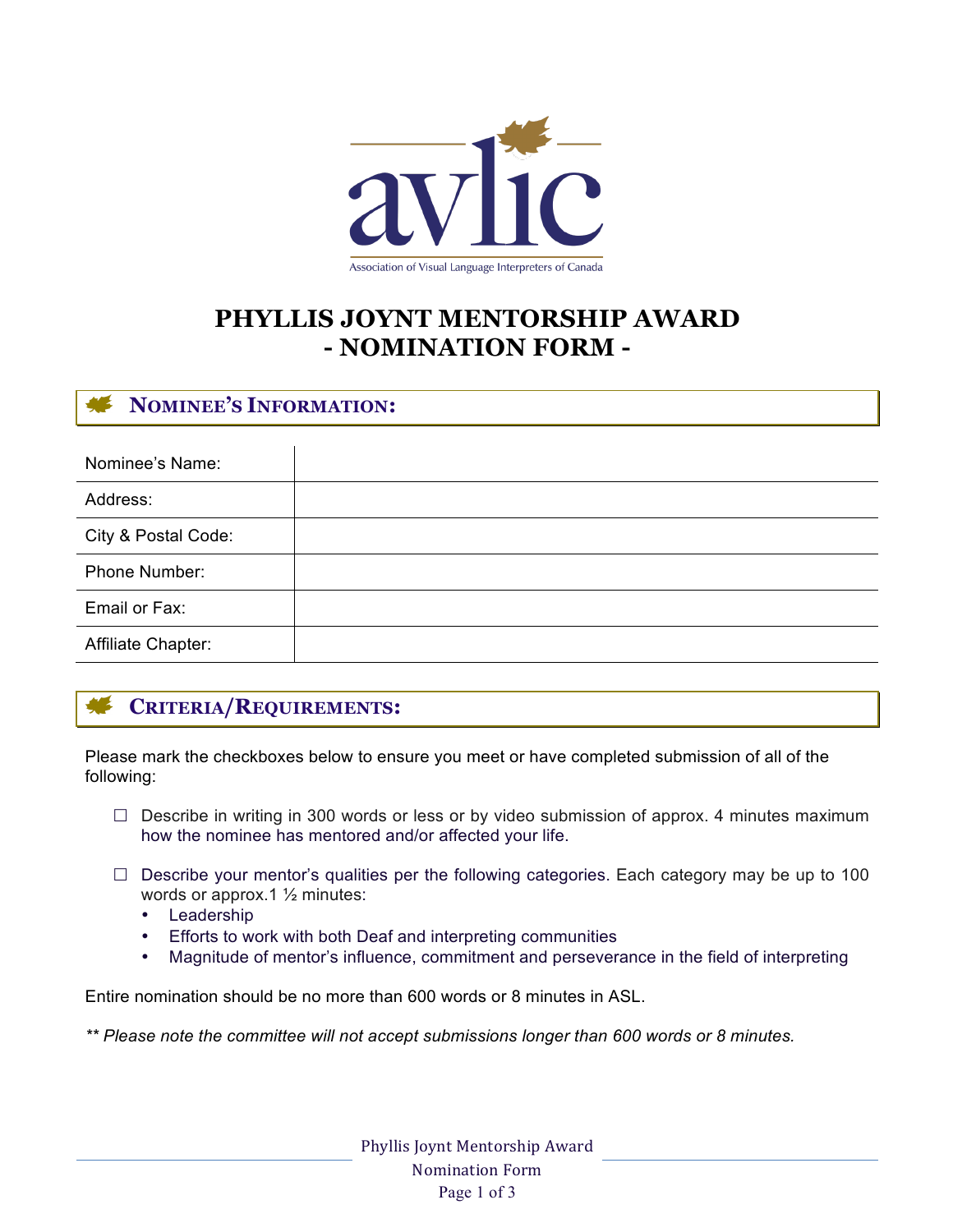### **SUBMISSION DETAILS:**

The deadline for applications is **April 30th** annually**.** The AVLIC Office must receive all aspects of the application by this deadline.

Please submit the remaining application requirements by ONE of the methods outlined below:

### **Submission by Mail – English or ASL Nomination**

A print copy of the English documents, or a copy of the ASL Video on DVD can be mail to:

AVLIC ATTN: Phyllis Joynt Mentorship Award 105- 39012 Discovery Way Squamish, BC, V8B 0E5

#### **Submission by E-mail – English Nomination Only**

An electronic copy of all English documents can be emailed to:

TO: avlic@avlic.ca SUBJECT: Phyllis Joynt Mentorship Award – Applicant's Name

#### **Submission by E-mail – ASL Nomination option 1**

A link to the ASL video can be uploaded to YouTube, Vimeo or other such online video viewer and emailed to:

TO: avlic@avlic.ca FOLDER TITLE: Phyllis Joynt Mentorship Award – Applicant's Name

- to learn how to create a YouTube account, visit: http://support.google.com/youtube/bin/topic.py?hl=en&topic=16546
- to learn how to mark your video as *unlisted* (only people who know the link can view it. It will not appear on any YouTube public spaces.), visit: http://support.google.com/youtube/bin/answer.py?hl=en&answer=181547

#### **Submission by E-mail – ASL Nomination option 2**

An electronic copy of ASL video can be uploaded to Dropbox.com and shared with:

TO: avlic@avlic.ca FOLDER TITLE: Phyllis Joynt Mentorship Award – Applicant's Name

#### **Submission by Fax – English Nomination Only**

A print copy of all English documents can be faxed to:

1-604-567-8502

Phyllis Joynt Mentorship Award Nomination Form Page 2 of 3